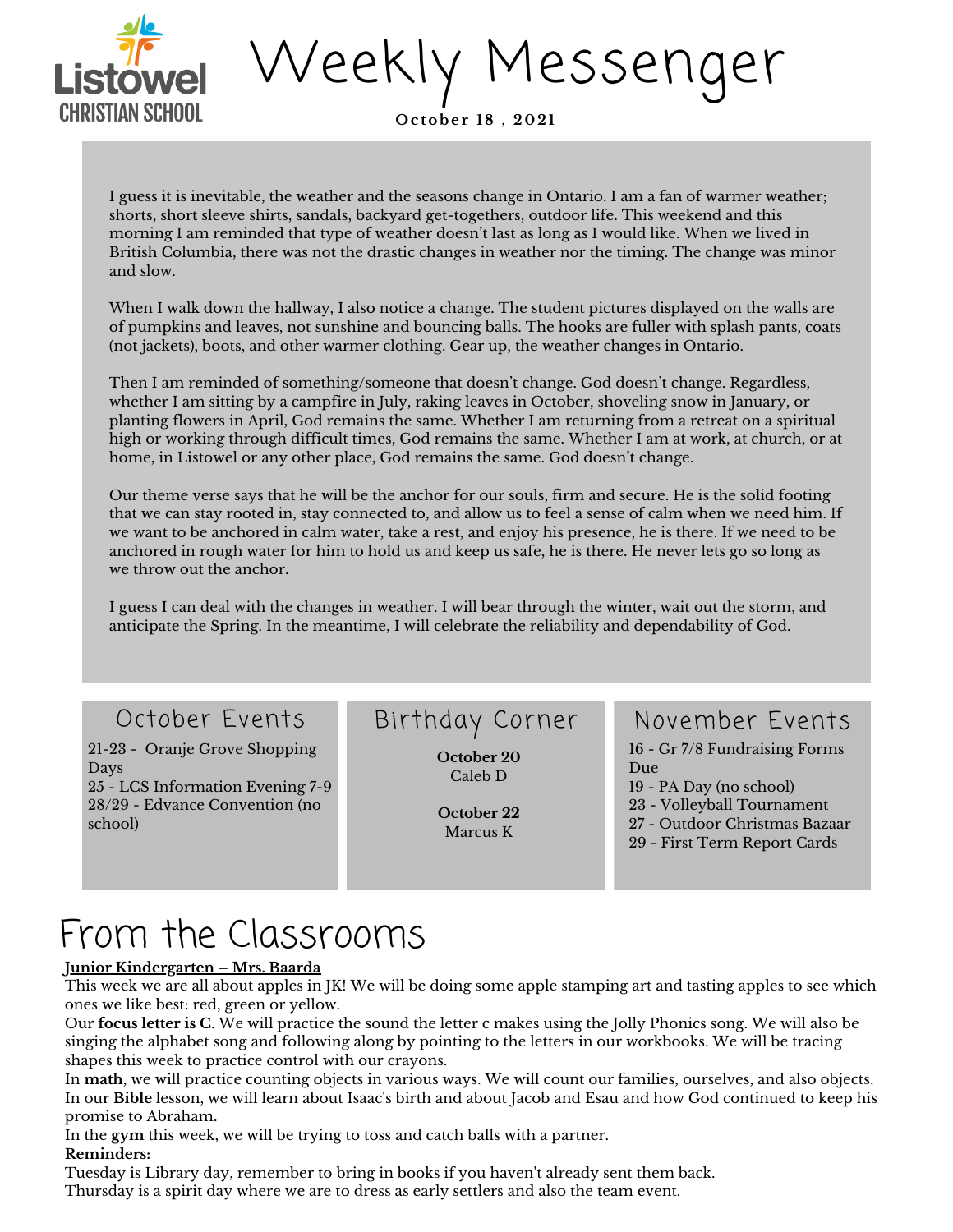#### **Senior Kindergarten - Mrs. Heida**

This week we will focus on letters Uu, Vv, Ww and Xx. **Show and Tell**: Bring something you are thankful for. **Monday: Joshua and Jordyn Tuesday: Octavia and Malcolm Thursday: Kyle and Eli Friday: Haven and Liam Monday: Scotti and Colton**

We continue to practice rhyming words with "an" such as fan, pan, van, man, can. We are also looking at the order of letters in our names and the order of words in a sentence.

In **math,** we will learn about triangles, printing numbers to 5 and counting to 20.

In **Bible**, we will make a craft with a rainbow to remind us that God Keeps His Promises. We will also learn about the Tower of Babel and how God created new languages.

We will be tasting apples, reviewing the lifecycle of an apple, making applesauce and completing an apple experiment. We will look at different kinds of leaves and create a Leaf Man.

**On Thursday we will participate in a new team event which will be held outside regardless of the weather so please dress appropriately.** We will also be having a school wide dress as an early settler day, so think about what that might look like for your child. Some ideas are bonnets, skirts, suits, straw hats, and aprons. Have fun with it.

For the month of October we are collecting food to pass on to those in need. Each student is to bring a non-perishable item that can go on their school team's table. The table with the most weight wins and our community wins with much needed food.

Please feel free to contact me with any questions at m.heida@listowelchristianschool .ca

#### **Grade 1 and 2 – Mrs. Dykstra**

**Home Reading** - Keep reading or being read to, l/2s! Home reading bags (large labeled ziplock bags) may be brought in on Fridays (or really any day is a-okay) for a set of fresh books. Each row of coloured bears needs to be signed by a parent before a prize may be selected. Thanks for helping and happy reading. **Bible** - We learned that of the 66 books in the "library" of the Bible, 39 of the books are found in the Old Testament. We begin at the beginning, looking at the creation story.

#### **Language Arts**

*Spelling -* words are updated on [Spelling](https://www.spellingcity.com/users/ddd8482) City for testing this Friday. There will NOT be a practice test. This time around, I will choose 5 words from the studied words for dictation. Hopefully this will keep time spent on assessment in class shorter.

Green (-ag, ap): rag, wag, sag, tag, gag, tap, map, cap, nap, lap. Blue (st, sh): stop, stem, step, star, stab, stem, stamp, shot, shed, shin. Red - must try beginning sounds of green group words; may try the test for grade level.

*Writing* - We have created FIVE class books for our library! If we get to our goal of 22, each student will have a 2021-2022 book authored by our class to take home as a memory! We are writers. This week, we will be busy working on writing about things we know and care about. We are trying to write down sounds we hear to make words, and turn those words into sentences. Our minilessons focus on leaving a finger space between each word as we craft our sentences. Our writing offices are growing with tools. Students are encouraged to pull it out every time they go to write.

**Creation Studies** - The review planned has moved to this week. We will finish off the week with a short verbal true/false test on Simple Machines.

**Grade One Math** - Students will sort objects into groups based on the objects' attributes and learn how sorting can help them be organized in real-life situations. Students will recognize that circles are curved the same everywhere and that circles can have different colours, sizes, and designs.

**PE** - We played "ants in my pants" to learn underhand throwing skills of "step, swing, release." We will now try "throwing circuits" to hone our underhand throwing skills.

# School News

**Oranje Grove Shopping Days** Be sure to head over to Oranje Grove on October 21-23 for your Dutch shopping needs! 20% of each sale will be donated to LCS! For more info, take a look at the poster or email the school.

**Outdoor Christmas Bazaar** Christmas will be here before you know it! And so will our Bazaar! Join us November 27 from 10:30- 2pm for lots of festive fun! The Bazaar Committee is also looking for these items to be donated: crafts, baking, and toys for the toy store. If you are interested in donating or volunteering at the Bazaar, reach out to Lauren Wilting or Chandra Los.

**Donations for Bazaar:** TOONIE JARS - Fill an empty

glass jar with little items such as; packs of gum, candy, jewelry, small toys, Lego, hot wheels, etc! Anything you would like to win yourself would be a great Toonie Jar filler.

BAKING - Donations of baked or homemade goodies are needed for the day of the Bazaar to sell. Specialty items such as fudge, jam applesauce, and any homemade baking are well received. Please bring these items to the school by the end of the school day on Friday November 26th. Thanks! OUTDOOR TENT - We are also looking for a tent to use for the event. If you have one or know someone who does, please contact Chandra Los.

#### **LCS Clothing**

LCS Clothing is back!! Orders can be placed online until Friday October 22nd, with orders being received in time for Christmas! [https://www.creativecasuals.com/](https://www.creativecasuals.com/Listowel-Christian-School?fbclid=IwAR1ForuBTG5Wo34WUwfx-v9SGyU8yd9nafJr5MbEBoALpGvtOrGuZXSyiq8) Listowel-Christian-School Username: LISCHR Password: School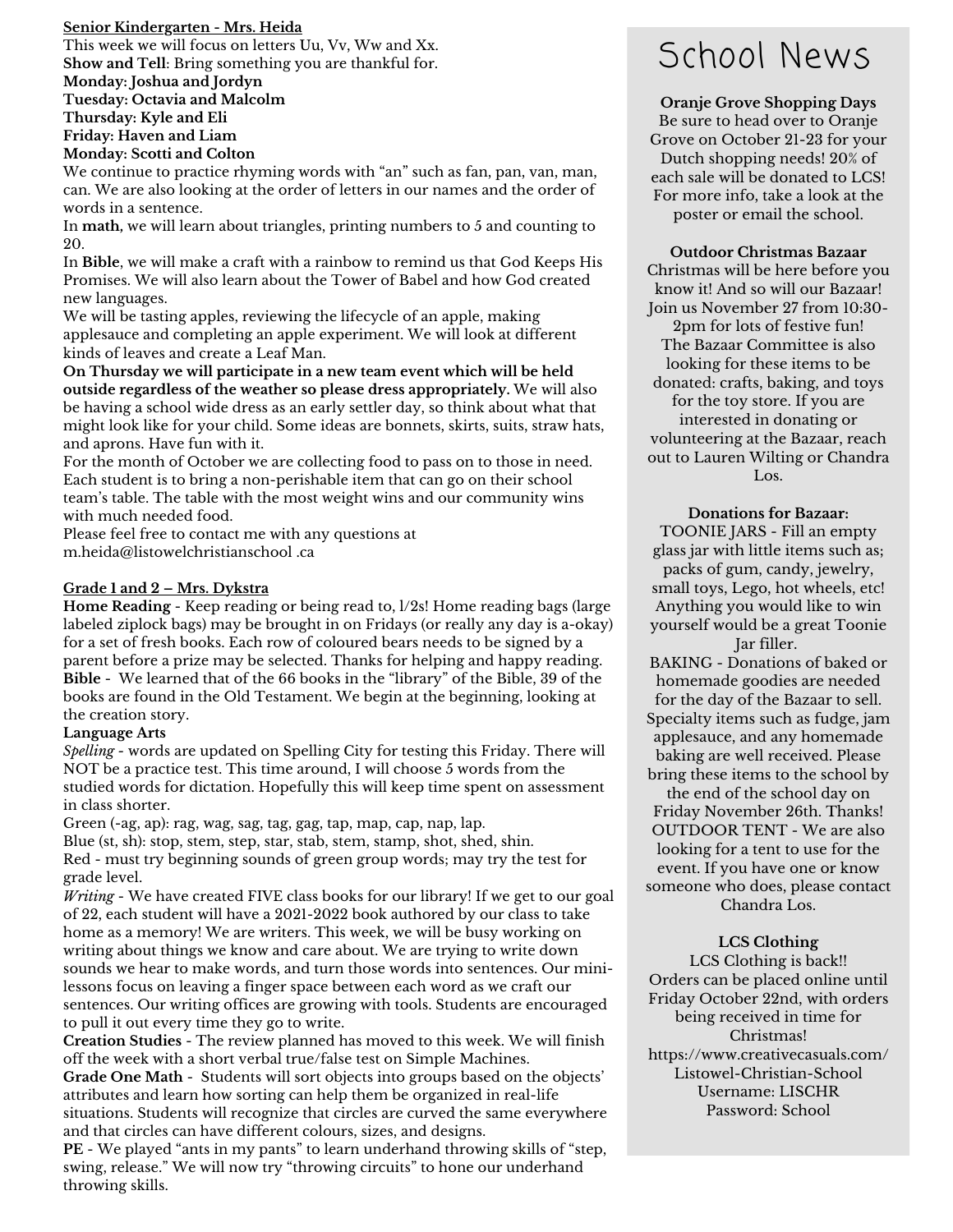**Health** - We will finish up our unit on our own feelings and empathizing with the feelings of others. We will read one more story called "Jack's Worries" and write about our own worries. Then we will spend time together seeing how God asks us not to worry so much and when we pray together we leave our worries with God.

**Library day** is tomorrow! Thank you for returning books on Tuesday or even sooner.

#### **Grade 2 Math - Ms. ten Brink**

We started on our new number sense unit last week, focusing on numbers to 20. It started with a review of the teen numbers and being introduced to using a number chart as another strategy to help us with our addition problems. This week we will also look at using one and ten blocks.

#### **Grade 2 and 3 - Mrs. Claus**

Another full week is upon us. Please continue to pray for the health of our students and teachers as we are getting into the cold season compounded with the COVID pandemic. Last week we were blessed with full attendance for most of the week!

Last week the grade 3s also finished up MAP testing. I am very proud of them for doing their best and working hard. The tests took a long time to complete but they persevered. If you are interested in knowing how your child did, please contact me via email: [c.claus@listowelchristianschool.ca](mailto:c.claus@listowelchristianschool.ca). This week we hope to complete our short unit on being **Bible** explorers. If you have the opportunity to read the Bible together, have your child practice looking up the verse.

In **math**, we are continuing our unit on number sense. We will be working on reading and writing the numbers, place value, and showing the numbers in different ways. I may throw a quiz in the mix this week to see how well we understand.

In **creation studies**, we are starting a new unit. With our Early Settlers Spirit Day on Thursday, I thought it would be fun to start our Pioneer unit! For **language**, I sent home lists on Wednesday. We have 4 different groups in the class so not everyone has the same list. These lists are geared toward your child's area of need. Blue group is working on short vowel sounds. Pink group is working on digraphs. Green group is working on blends. Yellow group is working on long vowel sounds. Their spelling tests Friday will only comprise 8 of the words on the list. Please find them below in the table:

| <b>Blue</b> | <b>Pink</b> | Green | Yellow |
|-------------|-------------|-------|--------|
| cat         | shell       | stick | make   |
| mat         | shop        | stool | last   |
| bat         | ham         | star  | has    |
| fat         | sheep       | stop  | cake   |
| pat         | shed        | stump | snap   |
| sat         | socks       | stir  | whale  |
| hat         | shark       | top   | have   |
| rat         | soap        | sink  | ask    |

### **Grade 4 and 5 - Mrs. Delleman**

**Library** - Library days are WEDNESDAYS this year.

**IKnowIt** - Each week, students will have an assignment online for students to complete. This week's assignment, called "Subtracting 2-Digit Numbers", is due FRIDAY.

**Spelling** - Below are the spelling teams and their words. Each team will need to study all these words in preparation for FRIDAY where 10 words from their list will be chosen for their dictation.

*Word Wizards* - liar, fur, third, bird, birth, shirt, thirst, skirt, twirl, dirt, first, firm, tire, hire, spire, wire

**Croquette Orders** A Croquette order form was sent home today. Please return the form to the school by November 4th. Croquette pick up is at the Bazaar (November 27th).

#### **Spirit Day & Team Event**

On Thursday, October 21st we will be participating in our October Spirit Day and Team Event! This month's Spirit Day is dress like an Early Settler. Points will be awarded to those that participate! Get creative! Also on this day we will be having an outdoors Harvest Hoedown Team Event! Please dress for the weather!



**Student Leadership** Our school is having a **Food Drive** Team event this week. Please bring non perishable items between Wednesday, October 13th - Wednesday, October 27th. The food will be collected and weighed for your team. This year our Food Drive items will be delivered to It Takes a Village.

#### **Volleyball**

Volleyball season has started and sign-up sheets are being sent around today and tomorrow for the girls and boys teams. This will be open to grades 7&8 with the possibility of inviting grade 6 to sign up. The girl's team will practice on Wednesdays from 3:30-4:30 starting this Wednesday. Girls should wear a long sleeved t-shirt under their gym shirt. The boy's team will practice Tuesdays from 3:30 – 4:30 starting next week Tuesday. Permission to stay after school must be sent to the office prior to practice.